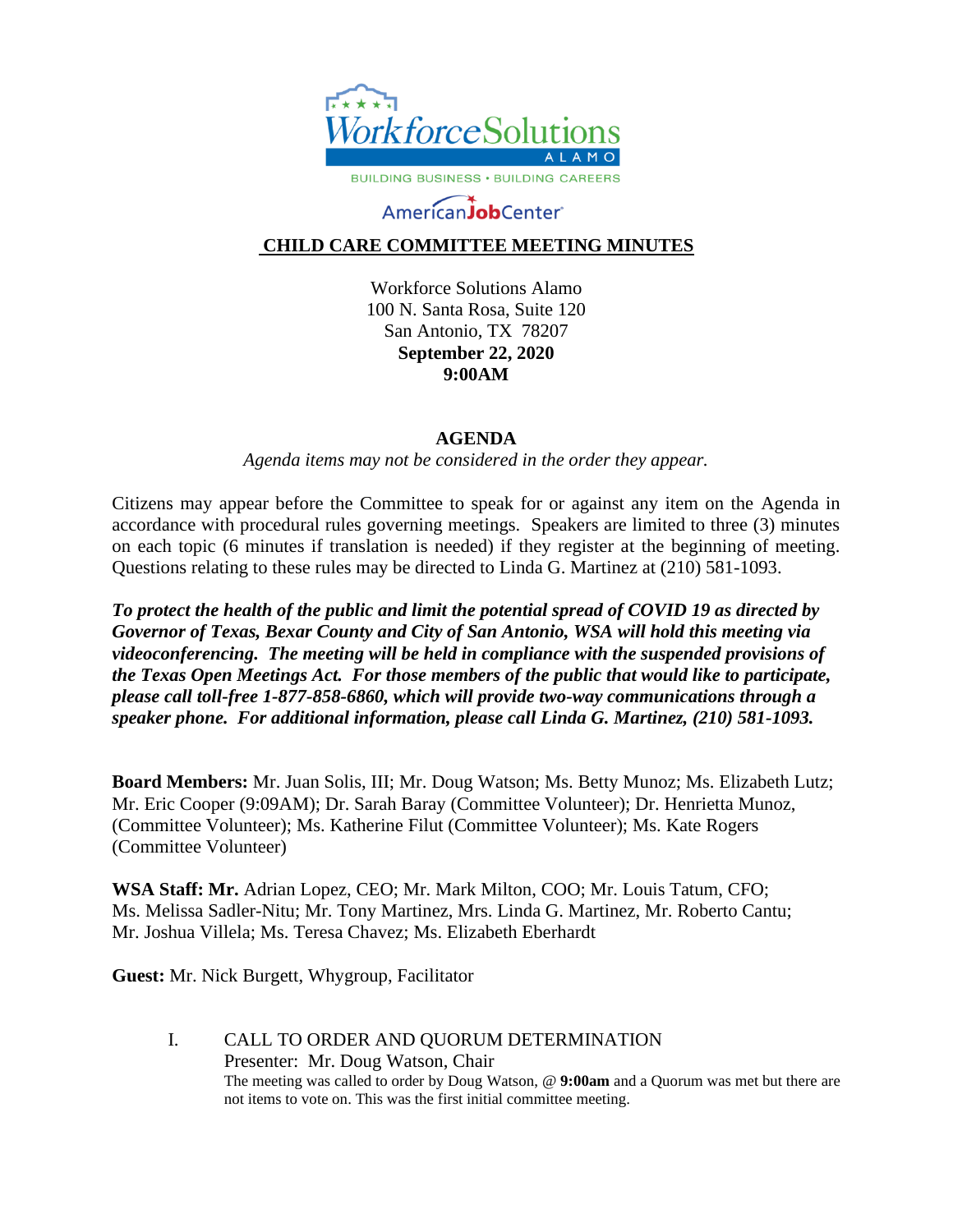- II. ROLL CALL/INTRODUCTION Presenter: Mr. Doug Watson, Chair Mr. Watson asked that all committee members introduce themselves
- III. PUBLIC COMMENT Presenter: Mr. Doug Watson, Chair There was no public comment.
- IV. DECLARATIONS OF CONFLICT OF INTEREST Presenter: Mr. Doug Watson, Chair There was no conflict of interest declared.

### V. CONVERSATION ON MISSION AND DIRECTION (07:35) Presenter: Mr. Doug Watson, Chair

- The Child Care Committee will develop strategies and priorities to provide guidance to WSA staff and contractors.

Presenter: Mr. Nick Burgett, Facilitator from Whygroup Mr. Nick Burgett:

- Whygroup is a small consulting company in San Antonio. We have assisted the COSA and its entities with strategy, direction, process improvement.
- The goal today is to come up with three to four primary objectives/directions for the committee
	- o Assessment to determine where does the group stand today?
	- o Is there consensus, agreement, disagreement?
	- o This will allow us to determine where the biggest gaps might be and be informed on where the strategic direction going forward.
- Mr. Mark Milton: The Committee will be primarily advisory capacity and take recommendations to the Full Board a vote. According to our legal counsel, noncommittee board members, cannot vote, however, we can take recommendations/suggestions to the full Board.
- Mr. Nick Burgett: The strategic direction will be of an advisory capacity.
- Mr. Doug Watson: Everyone is a full committee member, and everyone will be counted in the quorum. Those who serve on the WSA Board and those invited have been appointed by the chairperson. We will determine a way to send our recommendations to the both the Executive Committee and the full Board without voting. We will do something with consensus. It must be ratified by both the Executive and full Board.
- Mr. Nick Burgett: The boundaries and parameters of the committee are strictly as it pertains to childcare?
- Mr. Doug Watson: That is correct. And how we can collaborate with all those other entities that are concerned about childcare within our area.
- Mr. Juan Solis, III: I would like to include a caveat that we can extend an invitation to others that we may find along the pathway, that may need to be part of this committee.

Workforce Solutions Alamo is an equal opportunity employer/program. Persons with disabilities who plan to attend this meeting and who may need auxiliary aids, services, or special accommodations should contact Linda G.

Martinez at (210) 272-3250 so that appropriate arrangements can be made. Relay Texas: 1-800-735-2969 (TDD) or 711 (Voice).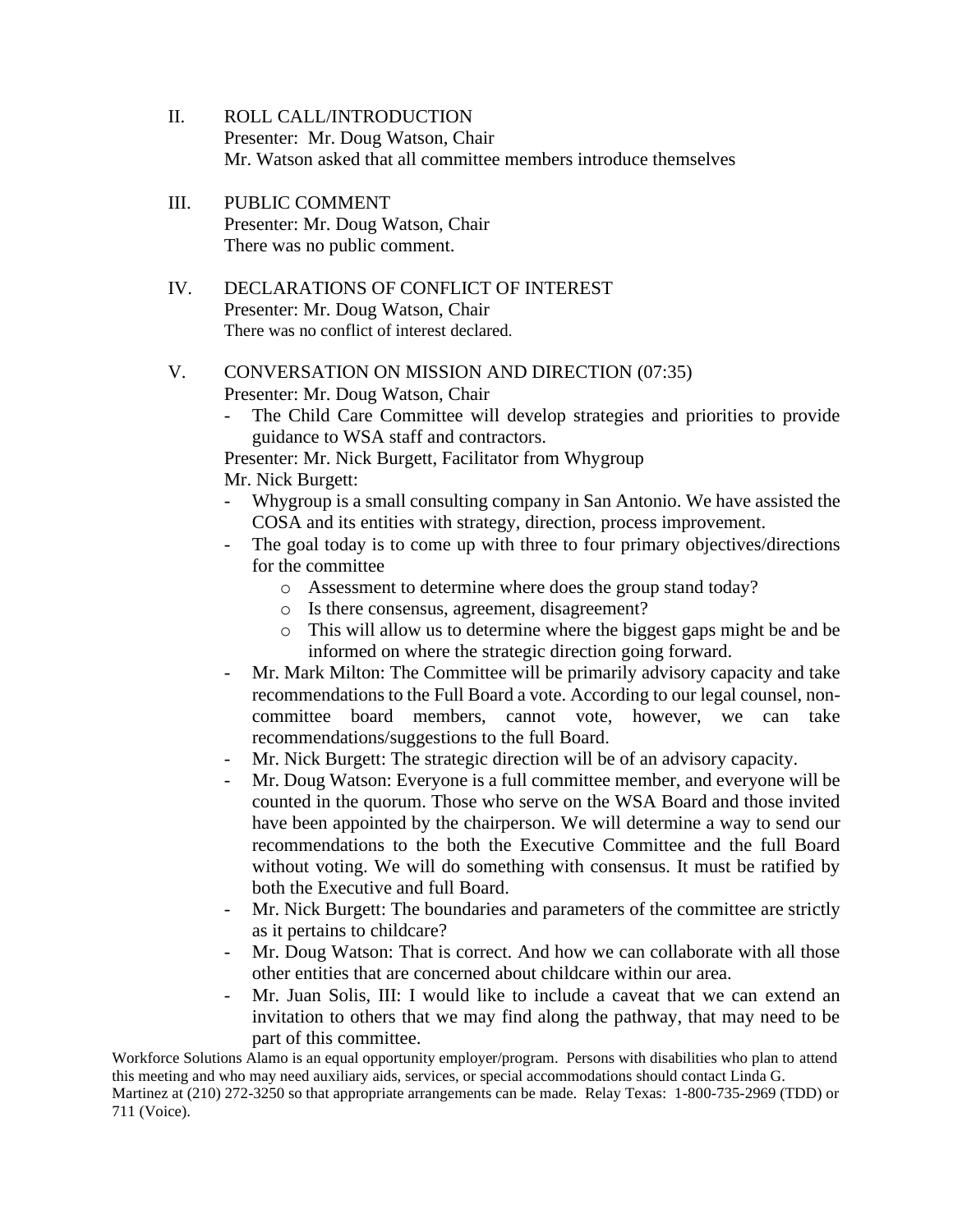- Mr. Nick Burgett presented and walked the Committee thru the assessment tool worksheet.
- Mr. Nick Burgett reviewed the Category Ranking spreadsheet and stated the higher the sum of the numbers, the higher the priority for the category.
- Mr. Juan Solis, III stated: Parent participation is a missing category and the parents' role is essential. We need to include that as a priority.
- Ms. Kate Rogers commented: One is a process comment, if you're looking at the highest score in the categories, you might find that it has a higher score because it's going to be difficult to accomplish. For example, increasing childcare workers' salaries, the funding isn't there. My  $2<sup>nd</sup>$  comment is that some of these categories are interrelated.
- Mr. Juan Solis, III commented: This exercise is intended for the committee to get a sense of where we are. If the score is low, then it becomes a lower priority.
- Dr. Henrietta Munoz asked: Is the list of the actual centers and the role they play in this, is it captured and implied? Is the mentorship prior to TRS, prior to any level of quality and the depth of coaching that is needed? Is that what is captured in the word mentors?
- Mr. Doug Watson replied: Yes, everything that you've mentioned has been included in the list. How important is it? And do we need to spend more dollars on this? The bottom line with all these categories, is when there is money available, where are we going to allocate that money? We need to have some direction, especially when there are quality dollars available.
- Mr. Doug Watson circled back on Ms. Rogers' comment regarding interrelated categories and recommended combining them. For example, under TRS adding mentors, CCS, and assessors. Those are all intricately linked together in that category.
- Ms. Melissa Sadler-Nitu: From C2 Global side, we have the contract for the mentors, and we help with childcare centers get up to speed so they can pass the assessment. Ultimately, the goal is to be more robust childcare provider, and more comprehensive knowing that the early years, the emergent literacy, and skills are extremely important. They are the ones that really talk about what kinds of improvements the center may need to make, what kinds of professional development need to be offered and then we receive the money to offer those types of things.
- Mr. Juan Solis, III: Overall we need to remember that this is part of Workforce Development. It's the essential part of workforce. People oftentimes set aside, but not realizing it is the childcare that allows parents to work. It allows them to be able to be the bread winners, which they deserve to be. We need to make sure that industries understand and the interaction that we have is a priority. So, that may be another category that we have to add. That's what we're all about, which is workforce development. We should not work in silos, but together; that's the goal of this committee, to reach out and bring it all together.
- Mr. Doug Watson: It not only allows parents to work, we also want to influence the brain power of your children from when they are born to when they enter our childcare centers, so they have a running start and succeed in school. We want quality, where parents can go to work. We need to merge those two areas
- Mr. Adrian Lopez commented: Tony Martinez and others have put together a report that reflects the number of children that are in care, the types of industries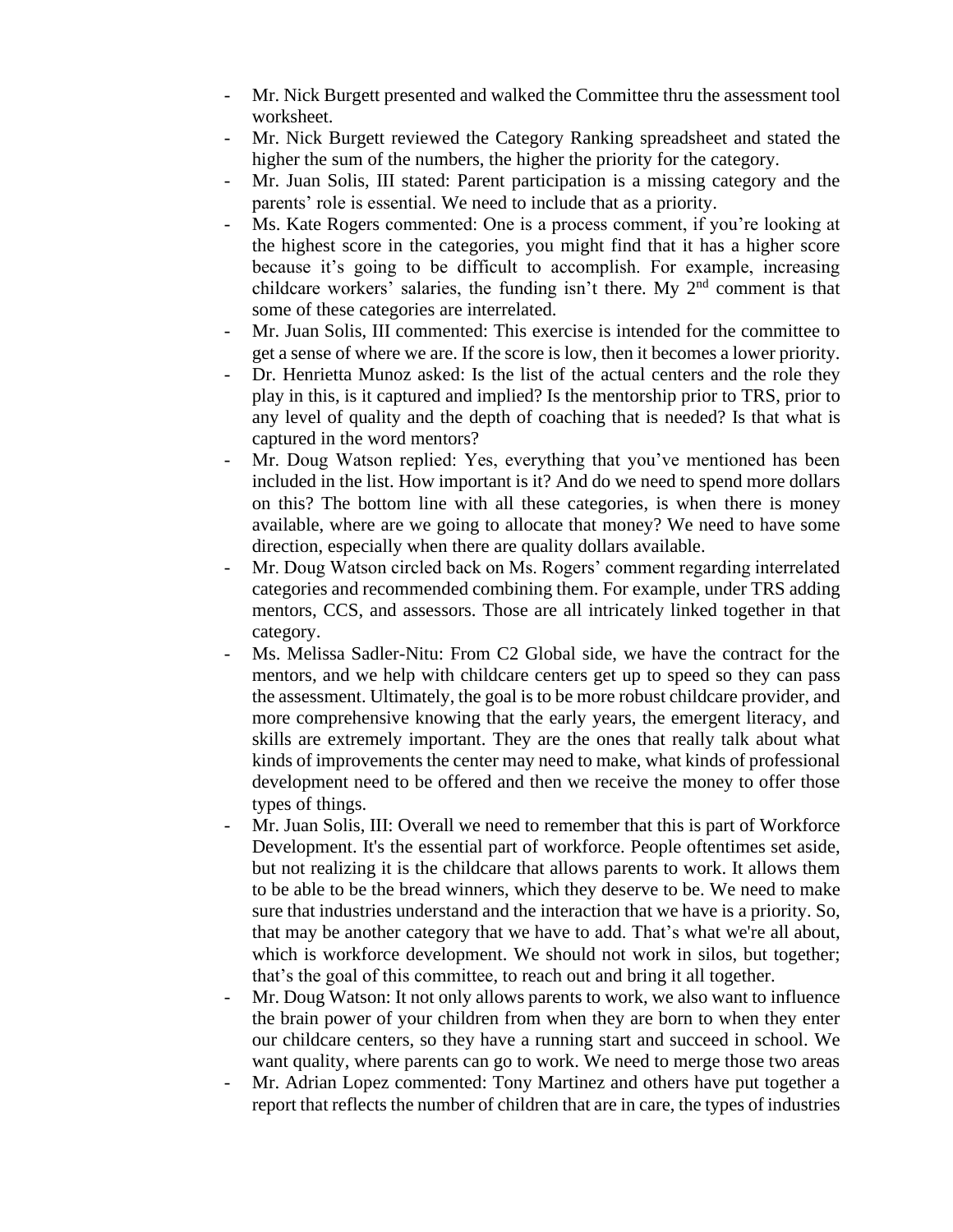the parents are working in, the parents' actual monthly earnings, and the actual number of other large businesses that hire most of our 5700 client. I have pushed this whole report to the state level with my colleagues in other 27 workforce boards. As a means to create a larger platform to discuss how childcare intersects with workforce and what are the outcomes associated with that.

- Mr. Doug Watson: We read 40% of childcare centers might not make it through this pandemic. We've already had 28 or 29 centers close in our area. Workforce Solutions Alamo sent a survey out to childcare centers, asking them to report back to us on their financial viability right now. In addition to what debt they've taken on during the pandemic. How many people on their payroll? How many children in their center? How many CCS children? We will have some good data back to see what the health is of childcare centers in our area.
- Mr. Tony Martinez: We've received a 50% response rate.
- Mr. Adrian Lopez commented: Childcare should be a priority from an economic development perspective and small business development. It should be raised to that level both at the city and county.
- Mr. Doug Watson recommended a working paper group that would take the information and put together for the committee. To include the committee priorities, where would like to invest our time, talent, and our resources. This working paper can provide direction for the next 3-5 years, in addition it would provide direction for staff for what they need to accomplish.
- Mr. Nick Burgett: The four main themes of discussion were:
	- o Alignment, making sure the childcare and the mission is aligned with the greater workforce solutions mission
	- o Mentorship and all of everything that entails with TRS centers
	- o Outreach, advocacy, and communication.
	- o Business continuity planning, which is a strategic objective

# VI. EARLY MATTERS PRESENTATION

Presenter: Ms. Kate Rogers

- "A" Access to quality seat for every child
- "B" Better tools for Parents, what parents are looking for in a quality center and why quality matters
- "C" Clear career pathway for EC teachers & leaders
- The critical role that, Workforce Solutions, particularly plays in all of this is the ability to use the subsidies to drive demand for quality
- When providers are offered a higher reimbursement rate for being in the TRS system, and for maintaining their status, and parents pay a lower out of pocket fee for selecting quality.
- Pre-K 4 SA
	- o Universally accessible quality Pre-K for all 4-year olds & career pathways for early childhood providers
- Early Matters SA

Workforce Solutions Alamo is an equal opportunity employer/program. Persons with disabilities who plan to attend this meeting and who may need auxiliary aids, services, or special accommodations should contact Linda G. Martinez at (210) 272-3250 so that appropriate arrangements can be made. Relay Texas: 1-800-735-2969 (TDD) or 711 (Voice).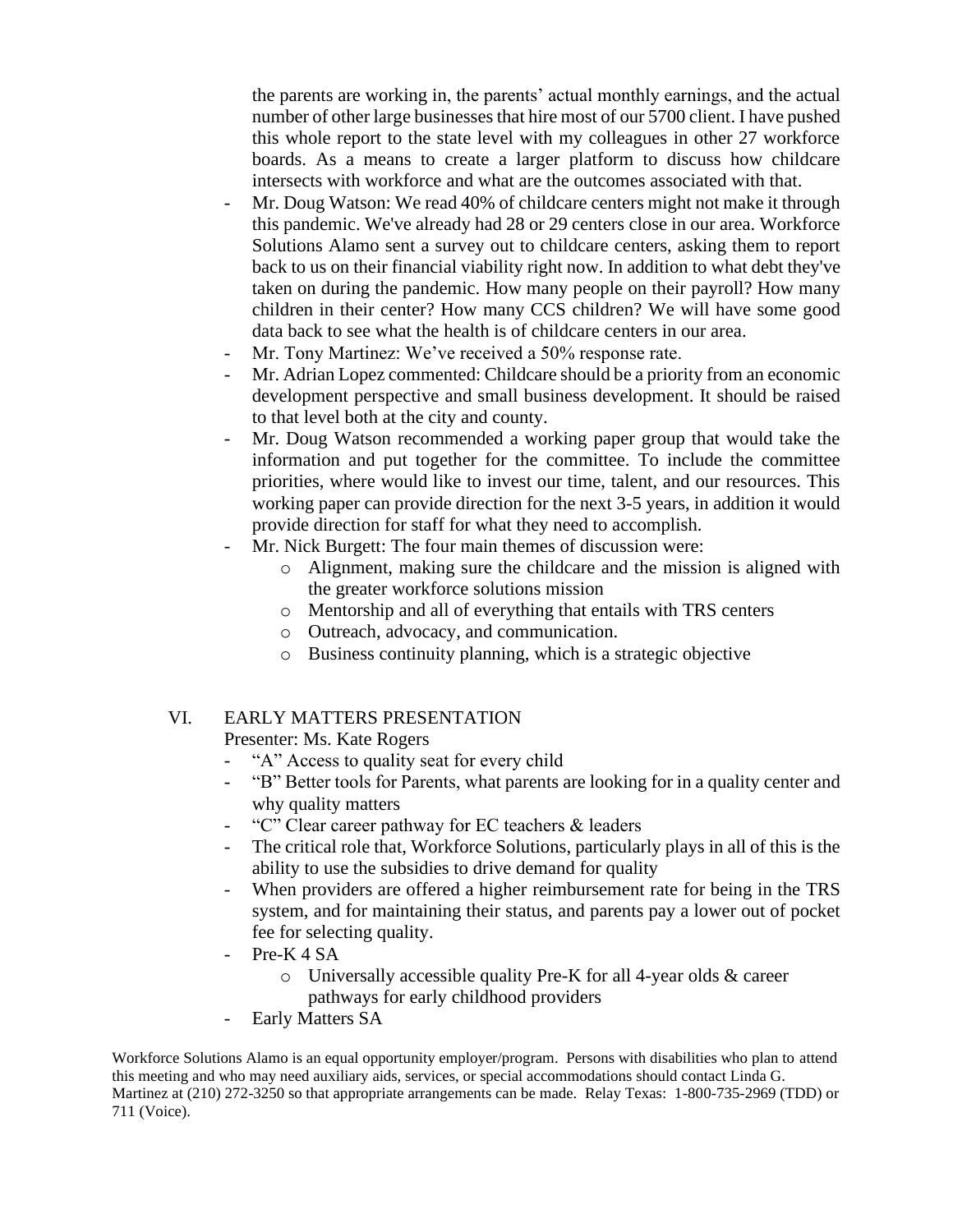- $\circ$  Community support marketing, advocacy & fundraising
- WSA
	- o Quality Improvement in early care/participation in TRS
- ReadyKidSA
	- $\circ$  Alignment of providers & medical community better tools for parents
- Early Matters proposed goal 50% of providers TRS certified by 2025. This goal is attainable if we take a comprehensive approach and provide the centers, and the directors with the support and resources, they need like, in terms of mentorship, parent/provider engagement is a critical piece to the path forward.
- Proposed staffing at WSA
- **Clear Career Pathways for Providers & ECE**
	- o Modeled after Boost program in Fort Worth
	- o Expansion of existing partnership with United Way, Pre-K 4 SA & FSA
	- o One-on-one coaching & mentoring
	- o Elimination of barriers & past violations
	- o Smooth hand-off to WSA for certification
- **Role of Higher Education**
	- o Goal Establish San Antonio as THE destination for high quality multi-lingual, culturally responsive early childhood education
	- o Establishment of an ECE Research Center
	- o Creation of the FIRST EduCare Center in Texas
		- Draw down national funding from both Kaiser and Buffet Family Foundation
		- **•** Become part of national PLC 25 centers around the country
		- Partnership with southside developer
		- Center of Excellence to serve as a model for the community
			- Demonstration of what is possible
			- PD for providers from across SA
- **Communicating the Vision**
	- o Reauthorization of Pre-K 4 SA
	- $\circ$  Build Influence start with why
	- o Rallying the Herd
		- **•** Internal Alignment at WSA strategic plan  $\&$  OKRs
		- Active Listening Parent & Provider Councils
		- $\blacksquare$  Framing marketing roundtable
- VII. CEO Report

Presenter: Mr. Adrian Lopez, CEO There was no CEO report.

VIII. Chair Report Presenter: Mr. Juan Solis, III, Chair There was no Chair report.